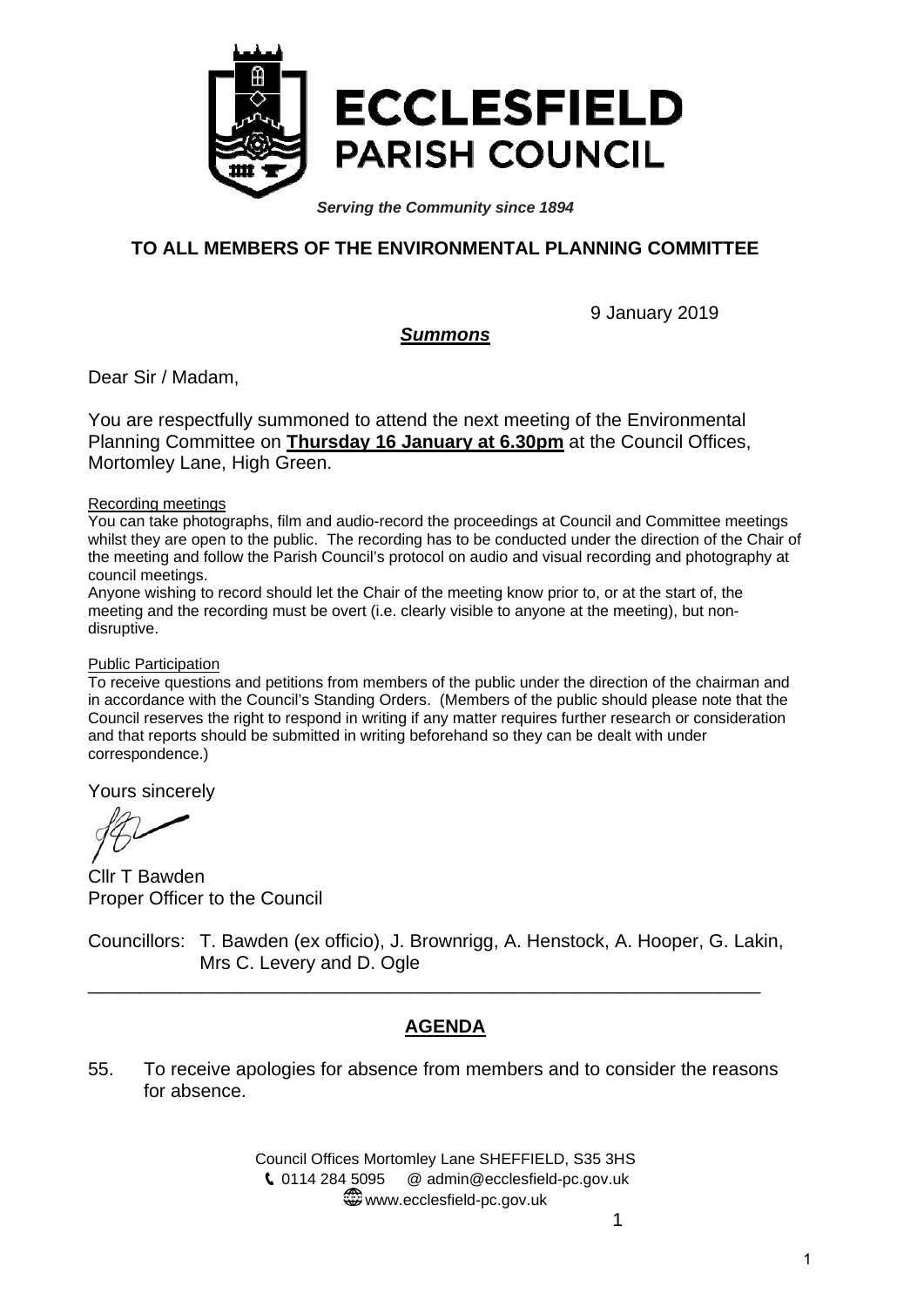- 56. To receive any declarations of personal and/or disclosable pecuniary interests from members on items to be discussed at this meeting.
- 57. To identify items for discussion which may require the exclusion of the press and public.
- 58. Minutes of the previous meeting held on the 19 December 2019 for information (pages 3-4 attached).
- 59. Planning Proposals to consider applications received.

| Planning Nos /<br>respond by | Planning proposal address and proposal details                                                                                                                                                                        |
|------------------------------|-----------------------------------------------------------------------------------------------------------------------------------------------------------------------------------------------------------------------|
| 19/04381/FUL                 | <b>Land 80 metres north east of Hydra Business</b><br>Park, Nether Lane, Sheffield, S35 9ZX<br>Formation of car park with electric vehicle charging<br>points and associated landscaping                              |
| $\mathbf{2}$<br>19/04462/FUL | 329 Burncross Road, Sheffield, S35 1SB<br>Demolition of rear porch and outbuilding and<br>erection of two-storey rear extension and alteration<br>to side fenestration                                                |
| 3<br>19/04551/FUL            | 3 Blackthorn Close, Sheffield, S35 4FL<br>Alterations to garage to form shower room and<br>cycle storage and erection of first floor side<br>extension over existing single-storey side extension<br>to dwellinghouse |
| 4<br>19/04585/FUL            | 10 Worrall Road, Sheffield, S35 3LP<br>Demolition of side off-short and erection of single-<br>storey side/rear extension and formation of front<br>porch to dwellinghouse                                            |

- 60. Notes from Neighbourhood Plan Working Group meeting 19 December 2019 for discussion (pages 5-6 attached)
- 61. Licence Applications none received.
- 62. Correspondence to consider items requiring a reply or a response.
- 63. Closure of the meeting and date of next meetings. 20th February at 6.30pm 19th March at 6.30pm 23rd April at 6.30pm

Council Offices Mortomley Lane SHEFFIELD, S35 3HS 0114 284 5095 @ admin@ecclesfield-pc.gov.uk **W**ww.ecclesfield-pc.gov.uk 2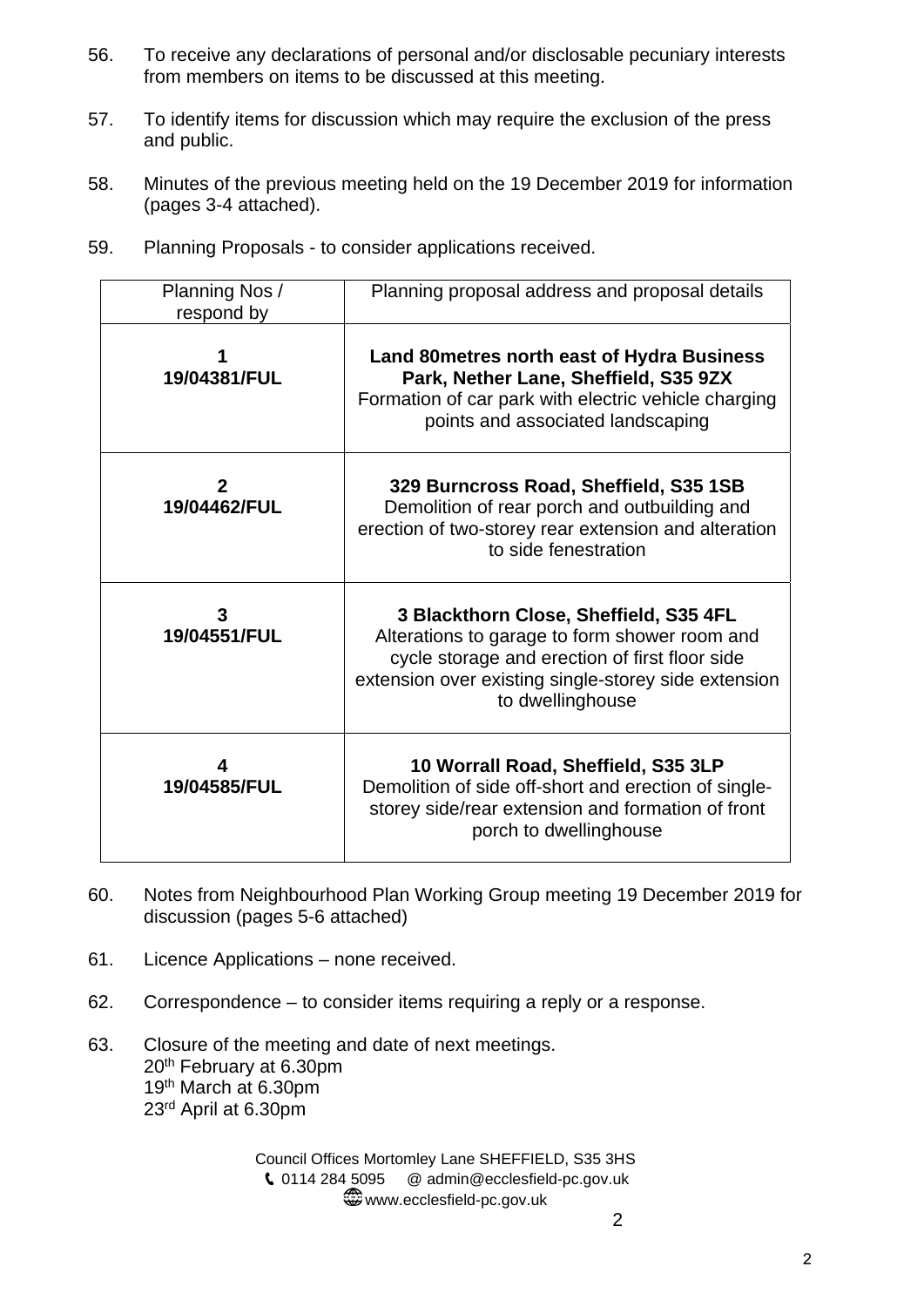# **ECCLESFIELD PARISH COUNCIL**

#### **Minutes of the Environmental Planning Committee meeting of Ecclesfield Parish Council held on 19 December 2019**

#### **Present:**

A Henstock (Chair), T Bawden (ex officio), J Brownrigg, A Hooper, G Lakin, and Mrs C Levery.

#### **Attendance:**

Miss Laura Tickle – Administration Officer (servicing the meeting) and members of the public present

- 47. **Apologies for absence**  None received.
- 48. **To receive any declarations of personal and/or disclosable pecuniary interests from members on items to be discussed at this meeting.**  None received.
- 49. **To identify items for discussion which may require the exclusion of the press and public**  None received.

#### 50. **Minutes of the previous meeting held on the 21 November 2019 for information**

Cllr J Brownrigg gave his apologies for the planning meeting on the 21 November 2019. The planning minutes of the 21 November will be amended.

**RESOLVED: The minutes of the 21 November 2019 to be noted subject to amendment** 

#### 51. **Planning Proposals – to consider applications received**

The Planning Committee considered 5 planning applications, of which they could see no grounds for any objections. Comments would be submitted to Sheffield City Council (SCC) planning department to this effect.

#### **RESOLVED: That Consultee comments be submitted to SCC planning department.**

52. **Licence Applications.**

None received.

- 53. **Correspondence to consider items requiring a reply or a response.**
- 53.1 Email from SCC regarding the Sheffield Local Plan. SCC are inviting local Parish Councils to submit sites they think are suitable for development over the next 20yrs. To make a site suggestion to SCC this is open from 16.12.19 to 31.1.20.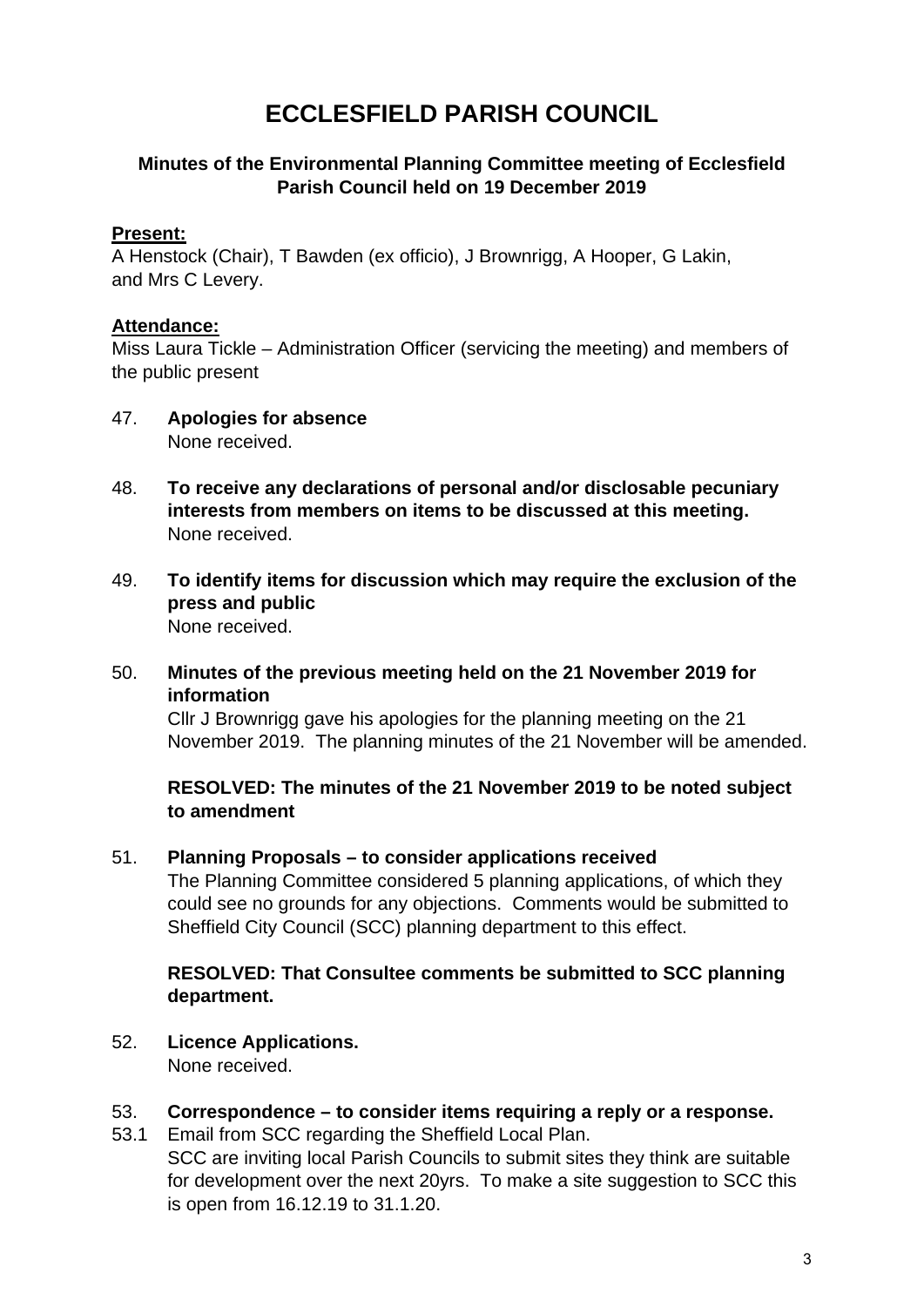## **RESOLVED: That correspondence was noted by the Committee**

#### 54. **Closure of the meeting and date of next meeting**. Meeting closed – 6.40pm

16th January 2019 at 6.30pm 20<sup>th</sup> February 2019 at 6.30pm 19th March 2019 at 6.30pm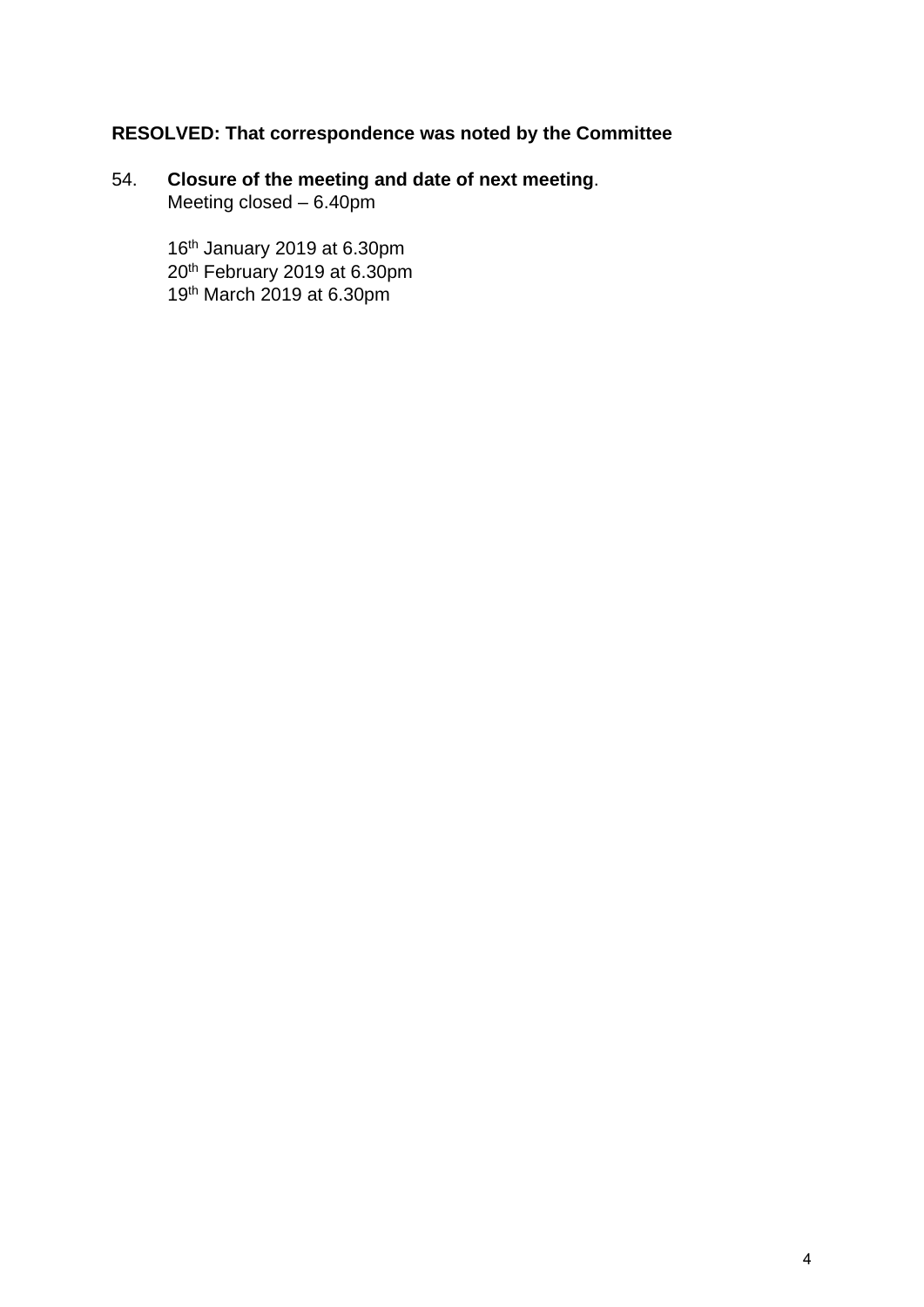## **ECCLESFIELD PARISH COUNCIL**

Notes of the Neighbourhood Plan Working Group held on Thursday 19 December 2019

#### **Present:**

T Bawden, A Henstock, A Hooper, J Housley (Chair), G Lakin and C Levery

#### **Attendance:**

Miss Laura Tickle – Administration Officer (servicing the meeting) and members of the public present

- 1. **To confirm the chair of the working group**  Cllr Housley was appointed Chair and Cllr Lakin was appointed Vice Chair by the working group.
- 2. **To consider the Terms of Reference for the working group**  The Neighbourhood Plan working group (NHPWG) Terms of Reference were read through by the Committee and all agreed they were to be adopted.
- 3. **To consider applying for the locality grant to allow the admin and consultation process to commence**  NHPWG all agreed to instruct the Advisor to council to apply for the locality grant of £20k.

**Recommendation to Council: That** 

 **i) the NHPWG start the process of applying for the locality grant and; ii) Andrew Towlerton is contacted to be appointed the Consultant for Ecclesfield Parish Council Neighbourhood plan and invite him to the NHPWG meeting on Thursday 16 January 2020.**

5. **To consider areas to be included in the Neighbourhood Plan**  The NHPWG would like to arrange a meeting with Andrew, once he is appointed as consultant regarding the process of involving the Community.

The NHPWG have several ideas regarding the Community's involvement. NHPWG ideas below;

- Survey to be developed by the NHPWG.
- Jute bags with Parish Council logo, to be handed out with the survey. Costing for 5,000 initially for bags – look into the company's in the parish who we may approach for the bags.